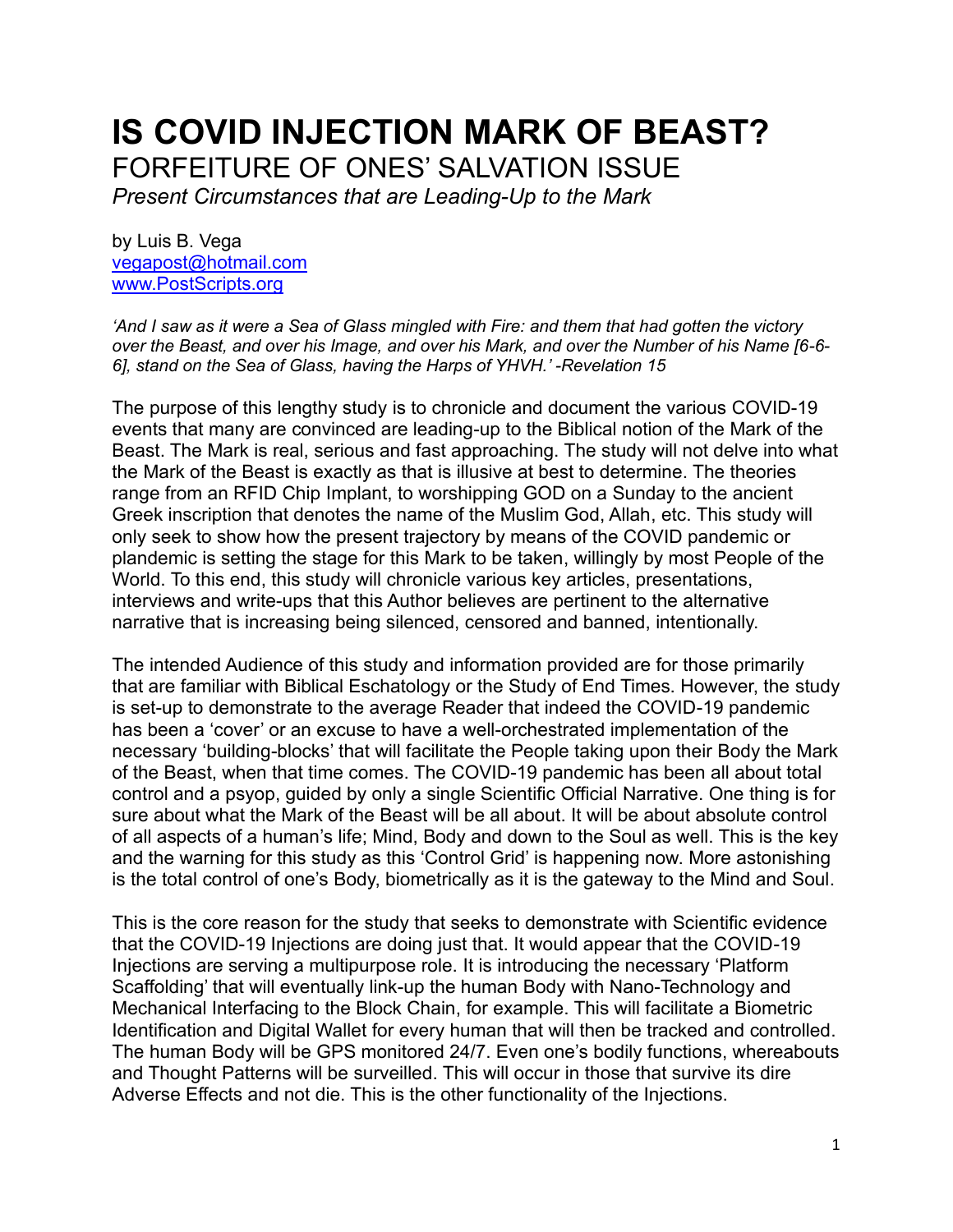## **It is About to get Biblical**

Why this study to ascertain if the COVID Injections are the Mark of the Beast? It is because the World is about to get Biblical. It will be shown that the mRNA COVID-19 Injections are filled with Neuro Toxins, Lipids, Hydrogel where the Body is 'hacked' to produce the very portion of the actual COVID-19 Virus. It is literally being given to the majority of all the healthy People on the planet. But that the Body will essentially selfdestruct as it fights its very own Organs due to Auto Immunity that is designed to occur. This will kill-off millions in a projected 2-3-year period, as that is a primary motive for the Reset to occur. As stipulated by Klaus Schwab, the coming 4<sup>th</sup> Industrial Revolution is not about the People. Thus, there needs to be less of them to manage and control. And excess People cannot be allowed to consume all 'their' resources, etc. That is why they, being Eugenicist, must cull the World Population down by 90%.

The COVID-19 Injections will do this outright if not by their other effect of rendering most of the Child-Bearing Population sterile or infertile. A subsequent consequence is more insidious and as it is downright Satanic at the core. What the Eugenicists are wanting to do, is what really is essentially has been the quest of Lucifer to do to Humanity since the Garden of Eden. It is to 'rewrite' the Genetic Code of Humanity. Yes, Lucifer is real. Those that are managing these pandemics believe and follow him more than anything else. And in so doing, they seek to deface the 'Image and Likeness' of YHVH encoded into the very Genome of Humanity. Why? It is to 'reprogram' Humanity into the new 'Image and Likeness', of Lucifer's. Now most not exposed to such suppositions would render his Author and study as nothing more than outlandish Conspiratorial nonsense.

But it is about to get 'Biblical' in the World and this study is an attempt to warn the People of what is foretold. But the evidence is becoming self-evident, day-by-day as it proves how the Bible is true and if so, one's Mind, Body and Soul is in the balance. They are in the crosshairs of who will possess them and whom one allows to possess them. It really will come down to a choice, Jesus or Lucifer. To take the COVID Injections or not. Those that do not will lose their ability to work, for example. They will not be able to go to school, or a University, etc. Such People will be relegated to a 2<sup>nd</sup> Class status. Such will not be able to travel or have mobility in the Public Square. Those not 'vaccinated' will eventually be forcibly Quarantined and not allowed to join Society.

The studies will show that it is not about COVID as even those that are COVID Recovered, which is the ideal as such have lifelong Natural Immunity to the virus and its Variants, will still be required to be 'vaccinated'. Universities, Sporting Venues or other Businesses will not recognize Natural Immunity. Where is the Science and logic in that? There is no logic nor reason why. That is the plan because it is not about COVID. Then it will be shown that Preventative Treatments with such drugs as Hydroxychloroquine and Ivermectin among others do work but have been suppressed in the USA. And this alone would be cause to suspend the Mass Vaccination Programs as the condition is that only 'Emergency Vaccines' can be authorized if no other form or Effective Treatment is available. In other countries, it is outright banned if Doctors treat Patients with such drugs. Many Doctors have been thrown in jail already or threatened with having their Medical License suspended.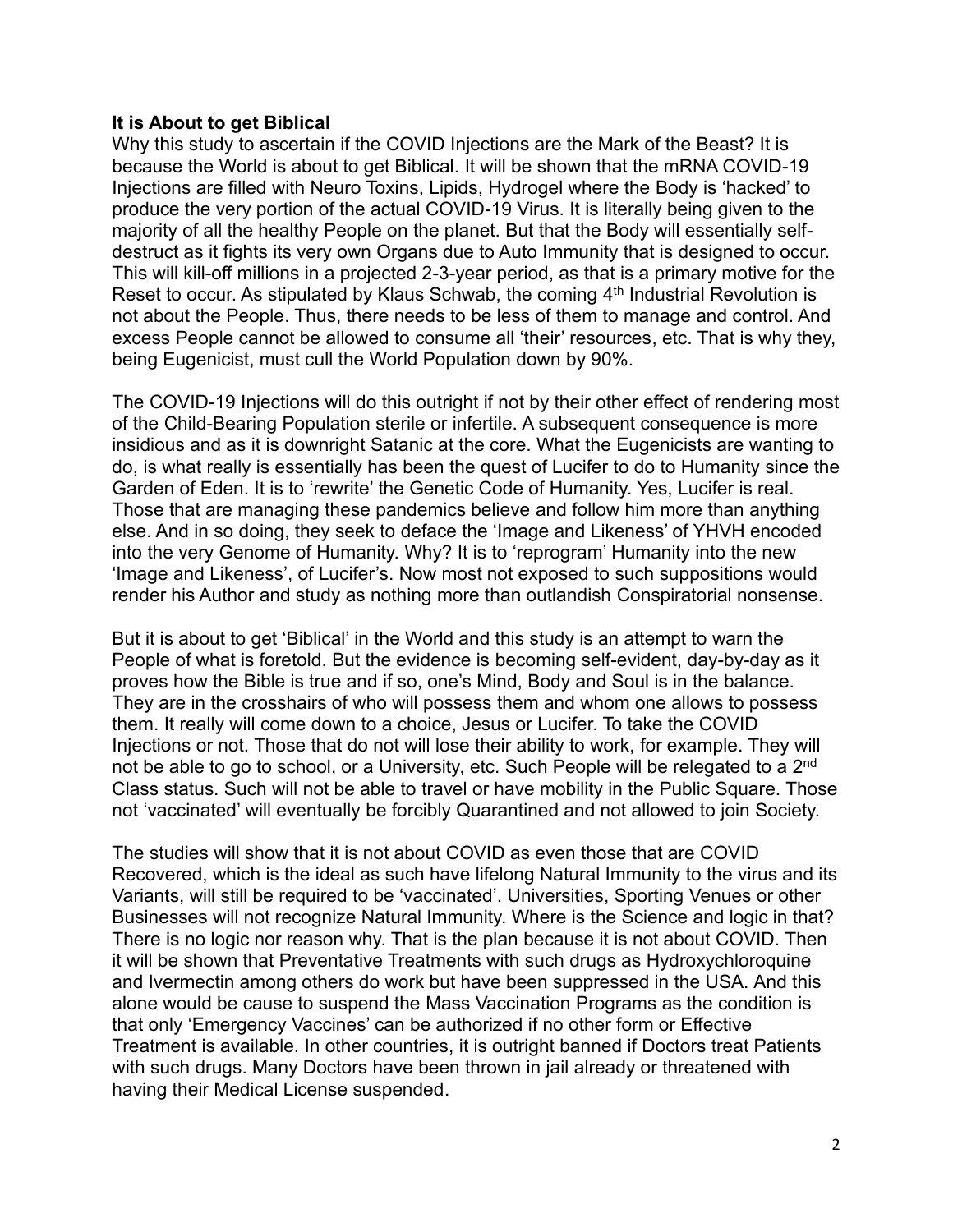#### **The 3rd Wave is a Charm**

It will be shown that the COVID pandemic has been hyped and perpetuated by elevated and inaccurate Death Rates. There is a constant psyop of Fearmongering and now that Variants are on the way. It is even though all virus Variants are less potent than the original. If there are any so-called Variants that are more potent than the original, it is because they are releasing more deadly ones. It seems that with the independent research that accompanied the pandemic, some initial evidence that was deemed 'Conspiratorial' is now center stage in the Mainstream Media. Case in point was the evidence that Fauci conspired to circumvent U.S. safety measures to not conduct Corona Virus Gain of Function research in the USA and on humans. Gain of Function is essentially inventing ways to make a virus more lethal, contagious and potent.

Fauci then funneled Tax Payer money by way of Canada to the Wuhan Bio Lab to do that for him. And then he disclosed that there certainty was going to be a 'Surprise Outbreak' during the Trump's Administration. How would he have known that? It was part of the plan. And this after Chinese Defectors that worked in the Wuhan Bio Lab attested to this fact. His emails obtained show a clear connection to these assertions that are undeniable. Yet, the 'Show must go on' and the Mass Vaccination Programs continue despite the fact that the mRNA targeting COVID-19 is now rendered useless as the COVID-19 original virus has fizzled-out in the General Population. It seems that one would hope and expect that the Scientists would be convinced of their own Science to react to this truth at least. But that is not the case. Why not? It is part of the plan.

It is not about COVID-19. As it is, the Official Narrative is that the  $3<sup>rd</sup>$  Wave is going to be worse. And once the natural Flu Season hits, the spike in Deaths will not be blamed on the COVID Injections but on those 'Anti-Vaxxers' for refusing to take the Shots. And thus, efforts to double-down and pressure the Un-Vaccinated will be intolerable. As it is, all the Deaths associated with the COVID-19 Injections cannot be attributed to a person's death because of it. All this is by way of background and context to demonstrate that there is a direct causality in the present COVID-19 Injection Programs and the coming Control Grid. For sure, the COVID-19 pandemic is preparing the World for the coming 'Mark'. What is this Mark? In a brief explanation, the last book of the Bible describes a time when towards the end of a 7-year period of time that will culminate in the return of Jesus, there will be a Leader, a Man that will come on the World Stage.

This World Leader will not be any ordinary human as he will have all the abilities, skills and knowledge to bring together a World on the brink of extinction. The World will be seeking a World Leader as it gets to a point of 'Critical Mass', but by design. This World Leader will offer the solutions and with the power to actually deliver on his promises, initially. Of course the Bible teaches that this Man will have divine help, but not from the Creator GOD, YHVH but rather from the 'God of this World', Lucifer. This Man will be given supernatural powers to perform Signs and Wonders to unite the World. There will be a World Government and he will rally all the Nations around his persona and religious persuasion. After 3.5-years, he will mandate a 'Mark'. This Mark will be associated with his Name and Number, which the Bible discloses will be 6-6-6.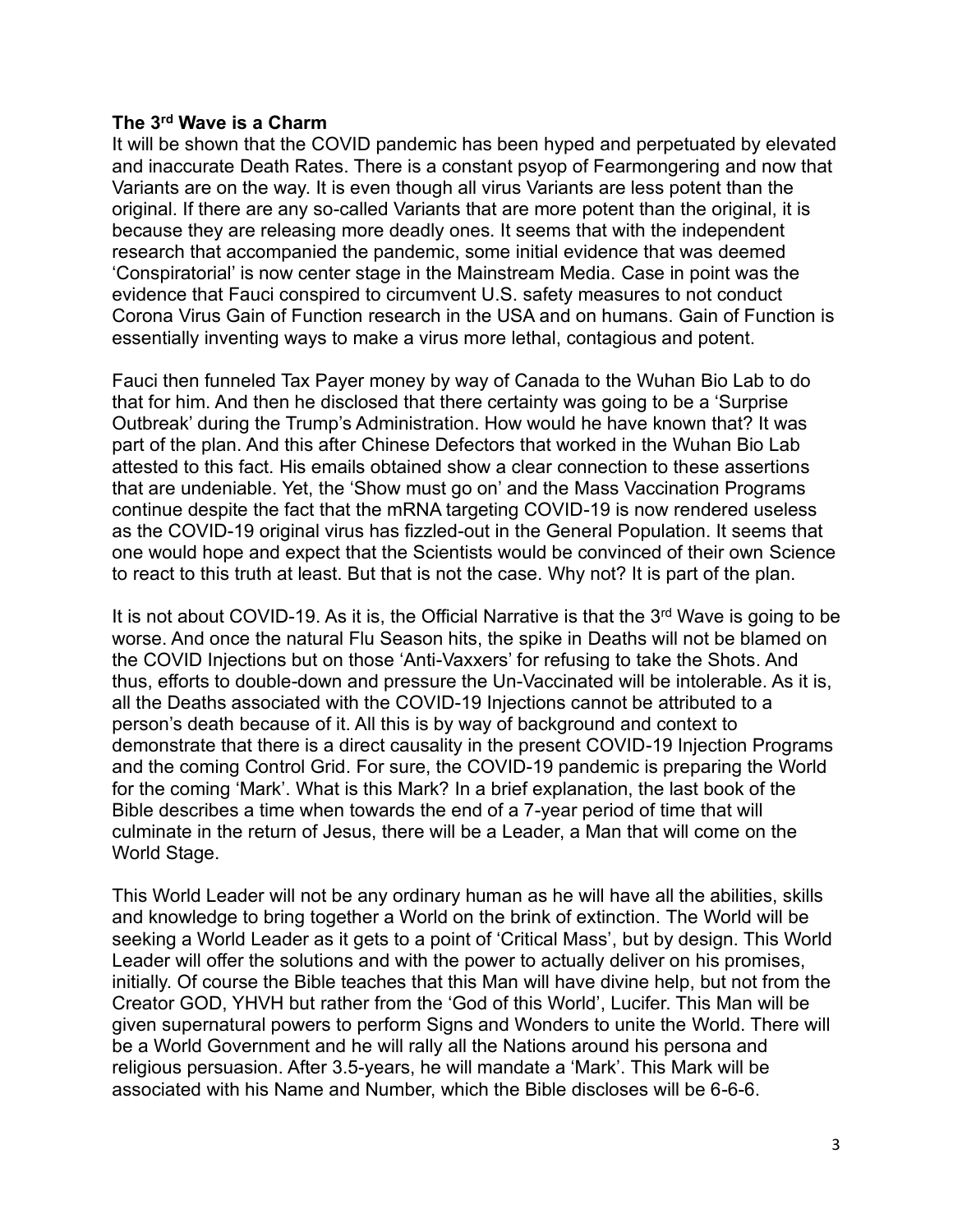#### **Altering the Human Genome**

It is at this point in time, that all of Humanity will be forced to demonstrate a 'Loyalty Test'. In order to participate in 'Normal Social Activities' like shopping, traveling, and social interacting among other events like attending public events, one must take to the Body his 'Mark, Name or Number'. It is not specified clearly what that will look like or be composed of, other than it will be a 'Mark' to the Right Hand or the Head on a human's Body. It is very interesting that it is in those precise areas where Body-Heat escapes the most. It is thought that with such a construct, the Body-Heat will power the Mark or provide the necessary Energy for it to function and connect to the 'Control Grid'. Apparently, it will be connected to some sort of A.I. as purchases will be monitored, for example. And that in fact, one cannot 'Buy or Sell' unless one has this 'Mark' to do so.

By not having the Mark, it would be one thing that People could still survive through alternative means or by being self-sufficient, for example. Others could or would rely on the Bartering System, and so on. But this will not be allowed. The Bible teaches that this World Leader will demand the absolute resolve of everyone on the planet to take on this Mark to their Body. And if not? The consequence will be a Capital Crime and punished by decapitation. This 'infraction' will be tied to the Noahide Laws. Those that will be refusing to take on the Mark of this World Leader whom the Bible describes as the 'Beast' will be put to Death, automatically. It is that dire and serous of a decision. It will be a matter of Life or Death. What is wrong with taking this Mark to the Body then?

The issue is that the Bible teaches that in some form or fashion, by taking to the Body this Mark of the Beast, it will change the Human Genome so much that it will render a human, a non-human. And thus, a human taking the Mark cannot be redeemed by the Blood of Jesus Christ. Why not? It is because Jesus only came on a Rescue Mission to restore the Fallen Race of Adam and Eve, totally being humans genetically. With such technology presently being injected into the Bodies of millions across the Globe, Humanity has arrived at a time as it was like in 'the Days of Noah' and that Jesus warned about. In the book of Daniel, YHVH warned the Prophet that in the Last Generation, the Fallen Angels would once again be 'mixing or mingling their Seed with the Seed of Men'. This to mean that there would be a mixing at the genetic level.

This type of crossing Species and altering the Gene Pool of humans with Fallen Angels is what led YHVH to destroy the World of Noah that started with the first human, Adam. This was and is the 'Red Line' for YHVH. What this study contends is that this COVID-19 pandemic has been carefully orchestrated as a means to do the same. And to this end, to condition, set-up the Control Grid and prepare the World to take the Mark of the Beast. It will be seen as a work of 'Salvation' helping Humanity overcome and conquer certain diseases, ailments and genetic obstacles. This 'Beast' whom the Bible has several names for, such as the Lawless One, the Man of Sin, or the Son of Perdition will be seen as a 'Savior' and how he like a Prometheus type will appear to have given Humanity the 'Secret' to Immortality and Godhood. The appeal and psychological conditioning will be such that accompanied by the 'Strong Delusion' that will be sent by YHVH, it will be irresistible for a mere Mortal to not want to take the Mark to become a 'God' in comparison to what one is as opposed to what one could become.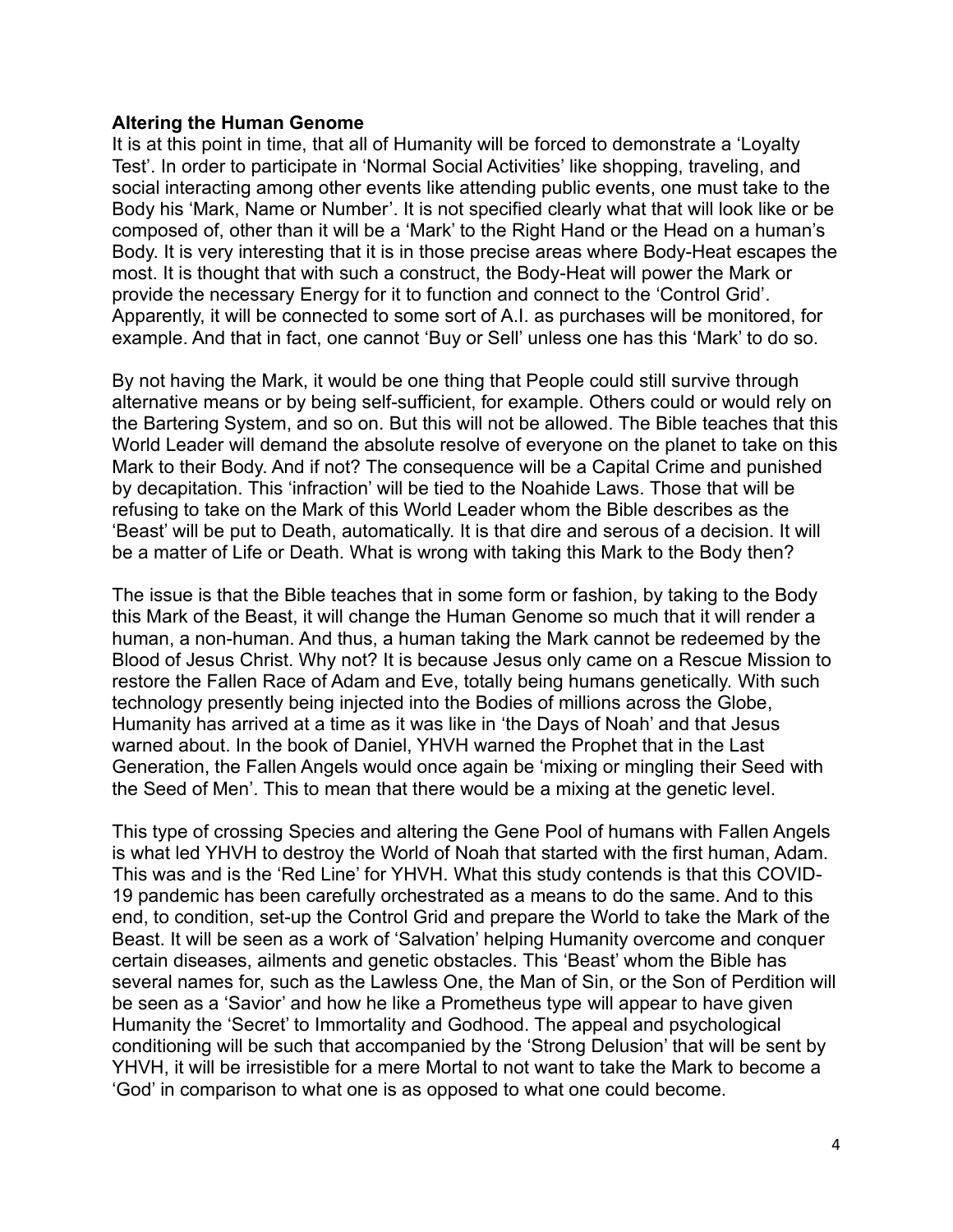## **A Global Conspiracy**

This after all, has been the false promise Lucifer had introduced to the 1<sup>st</sup> human couple, the Man and his Wife in the Garden of Eden. Yet, at the time of the End, which is now, People have and are believing this same Lie. The reason why it is so serious is that People now are being conditioned psychologically to believe the Government, Scientists and Doctors along with bought Politicians that the COVID-19 Shots are 'Safe and Effective'. This is despite the increasing Death Rates from their being Adverse Effect as the Injections have never been given to humans before. The deal is that the Bible warns that anyone taking the Mark of the Beast will essentially alter their Human Genome beyond the 'Red Line' and thus, cannot be 'Saved'. One will be condemned to the Lake of Fire, forever. This is no light matter but all People will know this clearly.

This is the difference between what is going on now with the mRNA Injections in which most People on the contrary, do not know nor have a clue about then. It will be so severe of a decision then, that before the rollout of the Mark occurs, YHVH will dispatch an Angel to circle the Earth and in every language that can be understood, will be warning every Human Being not to take the Mark of the Beast. And then the Angel proceeds to tell of its eternal consequences. At that point, as it is now with the COVID-19 Injections, it is a matter of who does one listen to and believe. It seems there are 2 parallel realities of how People choose. In one 'Reality', People listen and hear the Official Scientific Narrative. They cannot help but be convinced that there is really a pandemic and People are dropping dead like flies, as they say. And that it cannot be soon enough for them to get the shots as they line-up without any questions asked. They obey and do what the Authorities tell them is best for their own 'Health and Safety'.

On the other hand, to the contrary there are those in a parallel 'Reality' that are not plugged into the 'Matrix' and do not listen to the Government Authorities or their appointed Scientists and Doctors. They look at alternative rendering of facts and figures and what other Doctors and Scientists are saying to the contrary. To such, how could it not be anything but a Global Conspiracy of the 1st Order? At this stage in the timeline heading towards the Day of the Mark, such People can perhaps survive or have alternative venues to feed, work and live. However, this liberty and opportunity will be short-lived once the World Leader whom the Bible calls the AntiChrist will be revealed.

But for those that do listen to the Words of the Bible and its warnings, it does foretell of such a coming day and condition regarding Mandated Injections. Such People see that it is all coming together as it is what the Bible teaches will come to pass. One could say with confidence that Humanity is well on its way to the Mark. It is amazing though that the Body of Christ has been given this intel ahead of time; of what all this is leading to. For their part, they, the People that are on the side of wanting to usher-in this coming World Leader, they too are obliged in some capacity to also have to tell all the World ahead of time of what they are doing to Humanity or plan to do. And one means is through all their Scientific Research Papers of what they exactly will be doing to humans with such Mark of the Beast technology and Control Grid. They intend to convert every human Body in to a 'Node', a Bio-Computer to control and program. It would be one thing is this technology would be used to improve and help Humanity, but it is not.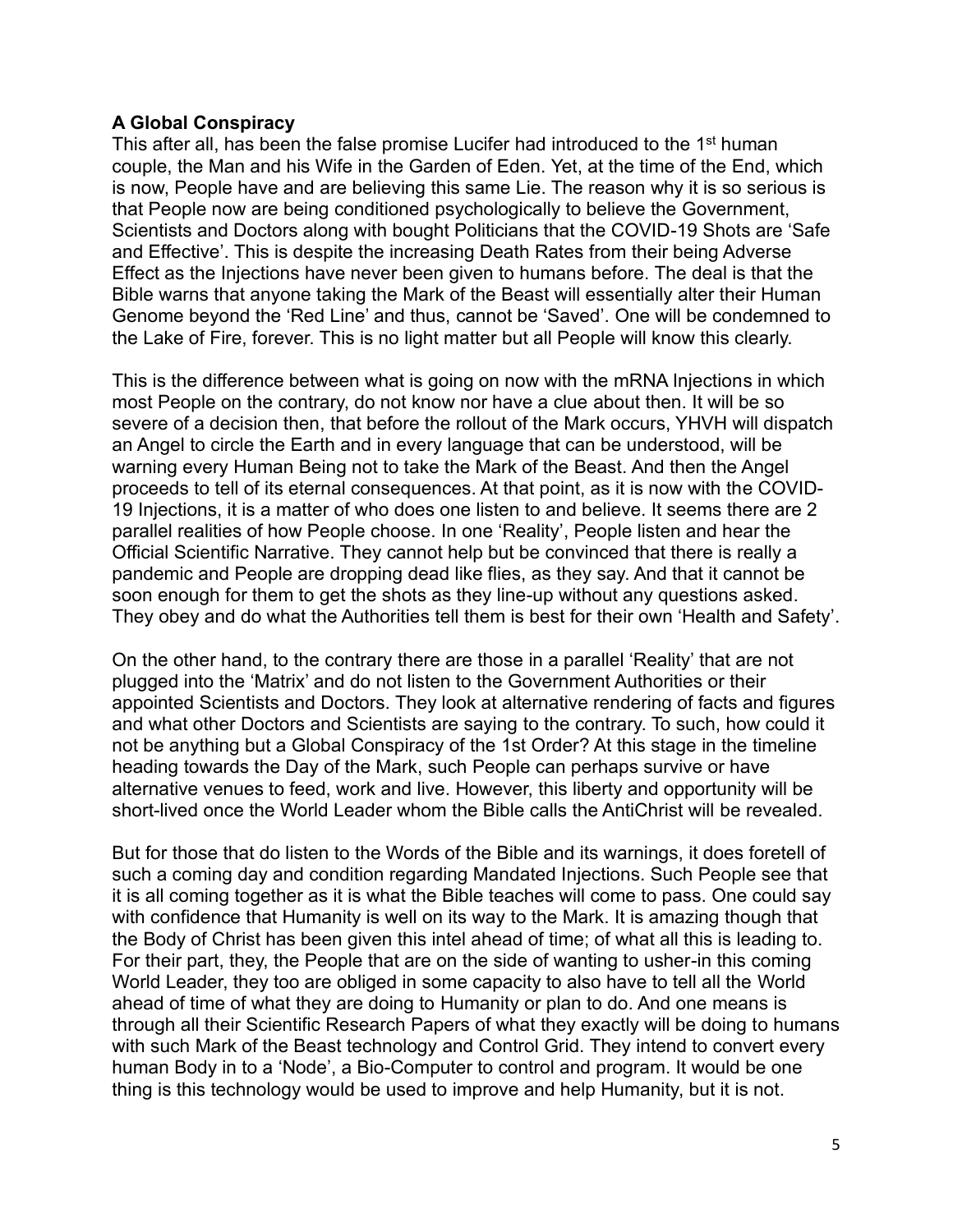#### **The Beast System**

Even with such pretexts of 'curing Cancer', such technology ends-up curtailing, harming and destroying Humanity. Why? It will be utilized, at the hands of Luciferian Eugenicists, Psychopaths and Pedophiles who run the World to control all of Humanity, biometrically. And that is what COVID is really all about. And they are insisting in a New Humanity, a New 'Identity', going forward now with their anticipated 'Reset'. They also are keeping a Prophetic Pulse on the Signs of the Time. They know a 'Transition' is about to occur. This type of 'New Humanity' and New Identity will only, can only be allowed to enter into their reconstituted lost Golden Age or World Order. Any other humans that relents or objects to being 'integrated', biologically into their 'Control Grid' by way of their COVID Injections and ultimately the Mark into one's Body will have to be eliminated.

And they will murder million if necessary, as in their Doctrine or Philosophy of Eugenics insinuates, Mass Death or murder is a formality. It is needed in order to force-evolve Humanity into their next 'Stage', in their 'evolutionary' quest to become Immortal and Gods. It is obvious that this Author is coming from the Biblical perspective that 'Immortality' can be obtained. That it has already been obtained but through Jesus. In contrast, those that have rejected Jesus' offer of Justification, Salvation and Bodily Glorification erroneously believe that Lucifer has the better deal. The Cabal that currently runs this World and has control over all its resources has sided with Lucifer. They seek to rebuild their lost Utopia, Atlantis and King by accepting that it is necessary to forcibly transition or 'Reset' Humanity into their next 'Order' even if against its will.

It is likened as a 'birthing' that will be painful, bloody and traumatic. This is what is coming and is corroborated by Jesus in the Bible. It goes along with their Luciferian Axiom of 'Order out of Chaos'. That is to say that their coming 'Order' will require Mass Death to also double as a Mass Satanic Blood Ritual to have their 'Order' birthed and initiated with. Of course, it is only they at the top that will enter into all their benefits. All the masses below will not and just will need to be culled and controlled to a manageable Population level…Let us see, how about less than 500 million worldwide? This would be just the equivalent of the People living in Canada, the USA and Mexico. No South America. No Europe. No Africa. No Middle East. No Asia. No Australia, etc. Yet the delusion and deceptive 'Spell' cast upon the world is working as those in positions of Authority and Power to stop this COVID Madness leading to the Mark are not doing so.

They are, 'Just Following Orders' from Government Agencies that are not elected nor accountable to the Citizenry. Even with the Death Rate presently of COVID-19 now leveled-off, there is no longer a need to be under a worldwide 'Emergency' status nor FEMA in the USA, for example. All this COVID Madness could go away if in the USA, for example the U.S. President would change the status, no longer being an 'Emergency'. But he will not. Why not? The Control Grid is the plan. This is the reply that Officials say when challenged about it, 'We follow and abide by the CDC Guidelines'. Who made the CDC the Ruling Governing Body in the country that now dictates every aspect of one's life? And anyone challenging or even raising questions about it are suspect and become 'the problem' now. All the while, reports are mounting of increased Adverse Reactions and Death and now they are injecting Toddlers even.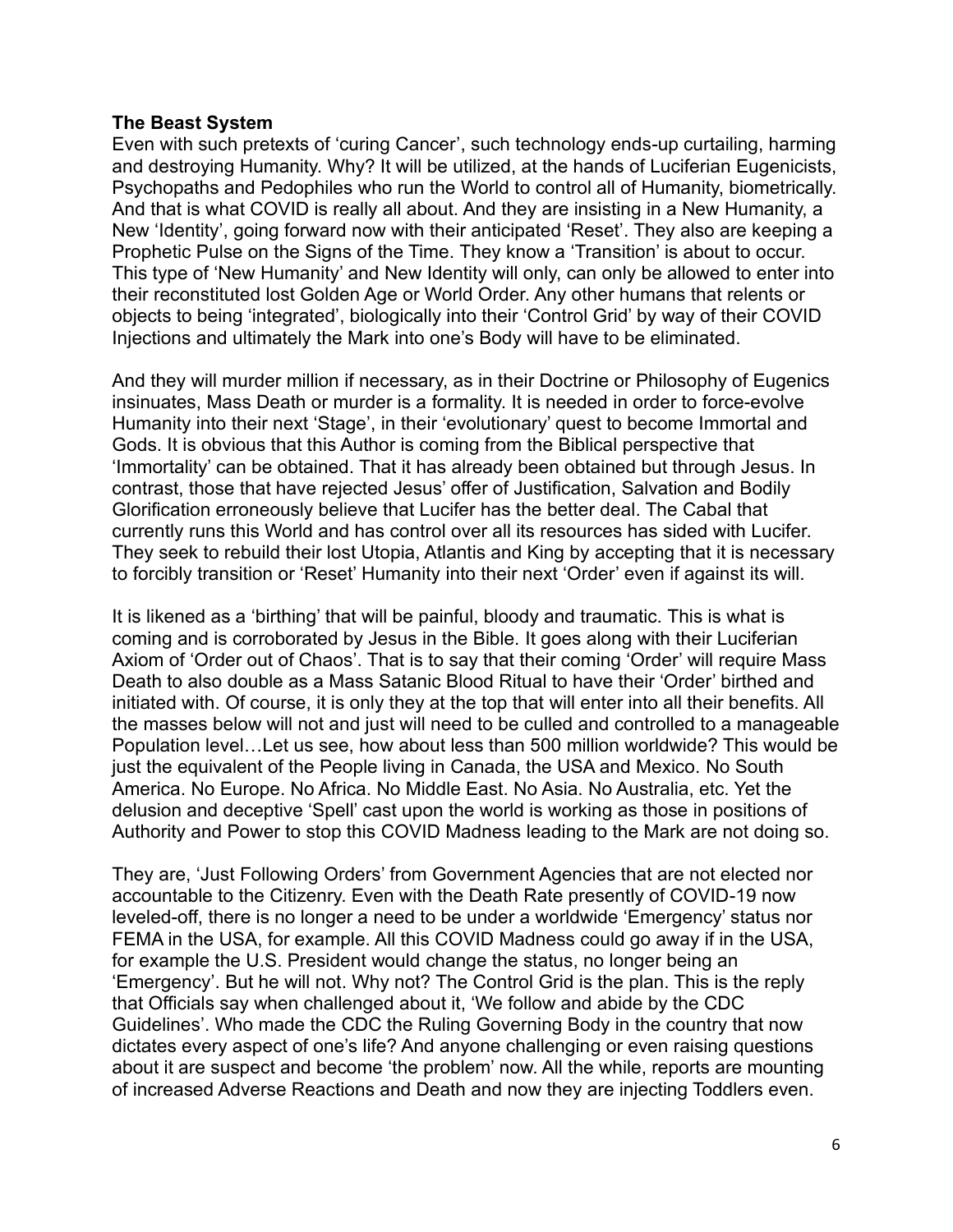## **Sign of the Mark**

One was wondering, why for example in the USA has the U.S. Population been 'Lobotomized' into not seeing this COVID Hysteria and Farce for what it is? To a large extend, it has been because of decades of drug use, both legal and illegal that has dulled the Minds and Cognition of the People. It is hard to 'fight back' in this type of condition. But it is hard to fight against a 'Full Spectrum Dominance' that is assaulting Humanity on all sides. There is Fluoride in the water, Metals in the Air, Pesticides in the Food, Drugs in the Body, Evolution taught in the schools, Socialism in the Universities. But GOD. And now their 'Tour de Force', Mass Vaccinations Programs under the pretext of a COVID pandemonium. No questions asked. And as to their Injections, the People taking on this Experiment, must take all the Risk. It is the Pharmaceuticals that have 'Total Immunity', guaranteed from any prosecution or lawsuits. Nice.

So, when the 'Switch' is to be turned-on and the 5G/6G will be turned-up to full or elevated capacity, their 'Sky-Net' will come online and everyone having taken the COVID Injections will also 'come online'. As mentioned, such Bodies will now be a 'Node' in their Control Grid, a 'Battery' just like in the Matrix movie and a GPS Tracking Neuro-Biological Living Agent. And as it has been argued, once a human Body has been altered through their Geo-Engineering Products like a Monsanto Seed, they can legally claim rights over that human Body. Why? Natural life cannot be Patented. However, technology to do so comes under their Patent. If one receives the COVID-19 Injections, one is essentially relinquishing one's sovereignty and control over one's Body. One will be at their mercy within the Beast System or 'Control Grid' as they can now, with impunity and at will, transmit Signals, through Radio, Light and Sounds.

This is what the Control Grid will look like. It will be about either 'uploading' information or 'downloading' information and/or 'Apps' or Commands just like if one was a 'Computer'. That is the plan. And that has been the plan. And this type of 'Human' upgrade or 'Reset' will be just like in a Computer that has to be 'turned off' to then be 'turned on' to apply its new 'Operating System' or 'Identity'. Or in other words, it is about taking on a New Identity, theirs in the making. It is these types of humans that will only be allowed to enter into their coming COVID World Order. One will see if the Schools, Universities and Businesses will honor the Medical and Religious Exemptions they are guaranteeing now. One doubts this as the Prime Minister of the UK, for example has stated that there will be 'No Exemptions' and everyone has to be 'vaccinated'.

It is not about the COVID as it was Bio-Engineered and released on Humanity. And now they play the role of 'Saviors' in providing their solution to it. It has come down to a Tower of Babel moment where Jesus has to come down to intervene and stop this Madness. Or else, Humanity's Identity as He had designed and intended will forever be genetically altered and beyond the ability to be redeemed. During the Tower of Babel, it was Nimrod, the Son of Cush that was involved in Genetic Manipulation of the Human Genome. He somehow cracked the Genetic Code and injected himself with a type of serum that enabled him to become a 'Giant'. It was a transformation at the genetic level and that is what is happening to Humanity now, wholesale. It is about transforming Humanity's Identity that was divinely mirrored to be that of the Creator's, YHVH.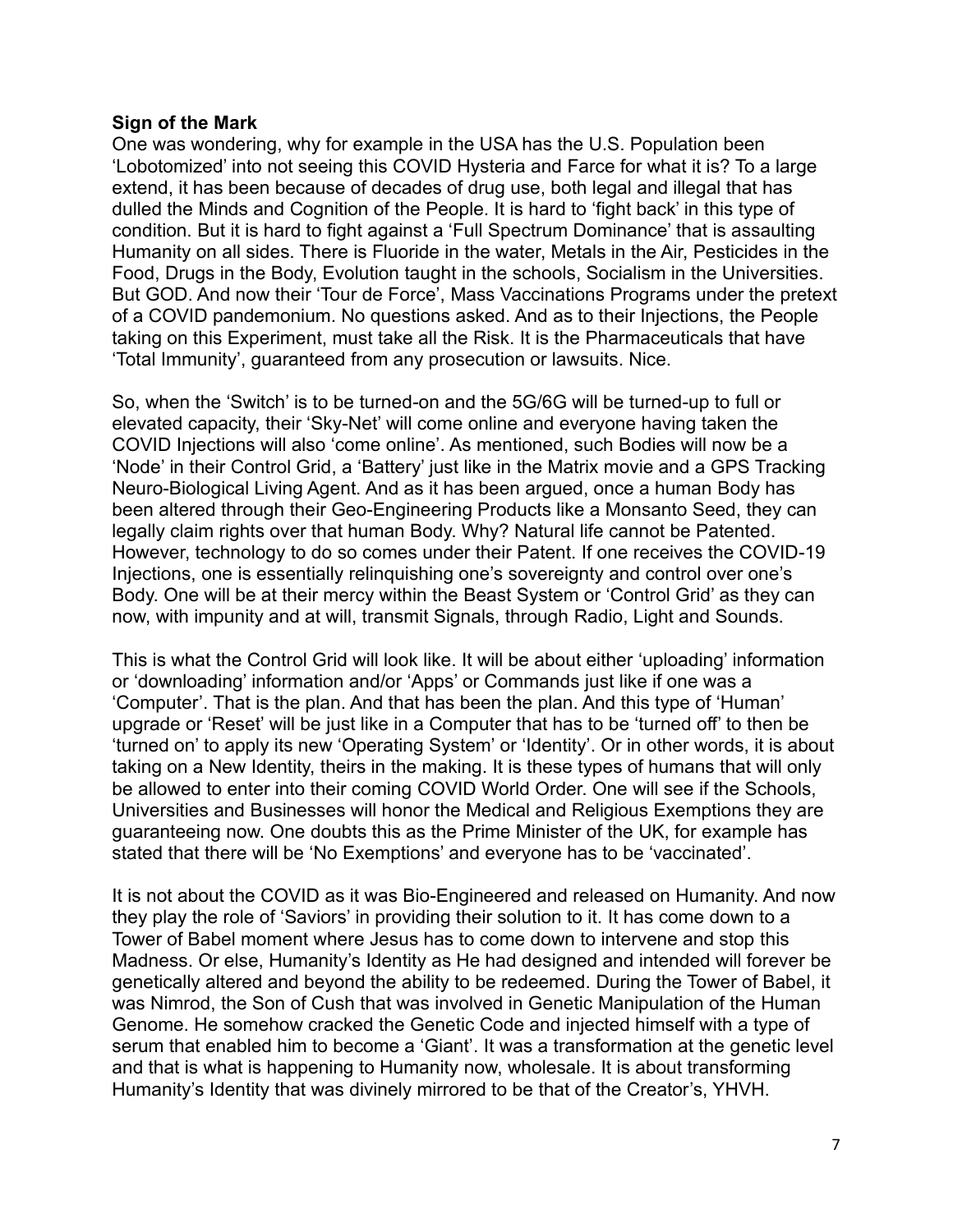## **A Shot in the Dark**

It is rather interesting that to the Freemasons and Satanists, they await the same Savior. To them, Nimrod was the 1<sup>st</sup> Mason. This Biblical AntiChrist will be the embodiment of Nimrod. Humanity has technologically arrived at a similar time where humans now have the same technology to alter the Human Genome, just like in the days of Nimrod. However, their Genetic Cocktail infused into the Bodies of billions will backfire. At a certain point, as part of a Divine Judgment unleased by Jesus, all those that have willfully and gladly receive the Mark of the Beast will breakout in Soars. And it will be shown that there will be a lot of People during those days that will refuse the Mark of the Beast. It will cost them their physical lives but their Soul will be saved.

However, now consider what will be the spiritual ramifications if one does take this Mark of the Beast. There are those proponents of the argument that stipulate that just by taking the COVID-19 Injections, that it is the Mark of the Beast. And that by taking the COVID Injections into one's Body, one is now forever damned to Hell because of it. This is false and based on faulty logic, reasoning and misinterpretation of Biblical Scripture. The following will be addressing more so those that hold to this argument and are within the Bible-Believing Camp. The spiritual ramification will not result in the loss of one's Salvation by taking an Immunization Shot. The argument is that the mRNA does or will alter one's DNA. This is substantiated by several Scientific Papers. But so does Natural Radiation alter DNA in one's Body. So, that being the case, will Radiation cause one to forfeit the secure work that Jesus obtained at the Cross? No. This argument is absurd.

Cancer is the generic term used when one's DNA goes 'haywire' and cannot stop copying incorrect DNA Gene Sequences. And thus, Cell Mutations occur that kill the Tissue, Cells, Organs and eventually the whole Body because of it. Does Cancer then cause one to physically suffer the loss of one's Salvation because one's DNA has been physically altered? One's Salvation, secured eternally in Jesus is not predicated on the condition of one's Genetic Makeup, in so much as these type of mRNA Injections are concerned. Now, once the actual Mark of the Beast application is taken, out of one's own Informed Consent and does inter one's Body, that will be the case where the 'Red Line' is crossed. It is stipulated that when the Mark does come, it will somehow change the DNA enough to cross the threshold of rendering humans, no longer humans.

One sees that at a certain point, the DNA will be altered enough that humans will not be able to die even, for at least 5 months. So, the promise of the coming AntiChrist to deliver on a Device and/or Application to the Body that will render humans 'Immortal' will work, but for a brief time. However, has it been reported that those having taken the mRNA Shots have not been able to die? No. The difference is that not only will the Mark result in very painful and dreaded Physical Consequences, but its Spiritual Eternal Consequences will forfeit one's Soul for all Eternity. As it is, Jesus promises a new Glorified Body. Now as to the meaning of the Mark's numerical value of 6-6-6? The assertion about the Allah connection is very interesting. It goes something like this. The Greek Letter Σ was often represented with a Lunate Sigma. In the Epigraphic Form, it looks like the letter C. What will be shown below is that the numerical value of 6-6-6 of the Mark of the Beast can be also attributed to the numerical value of 'Jesus Christ'.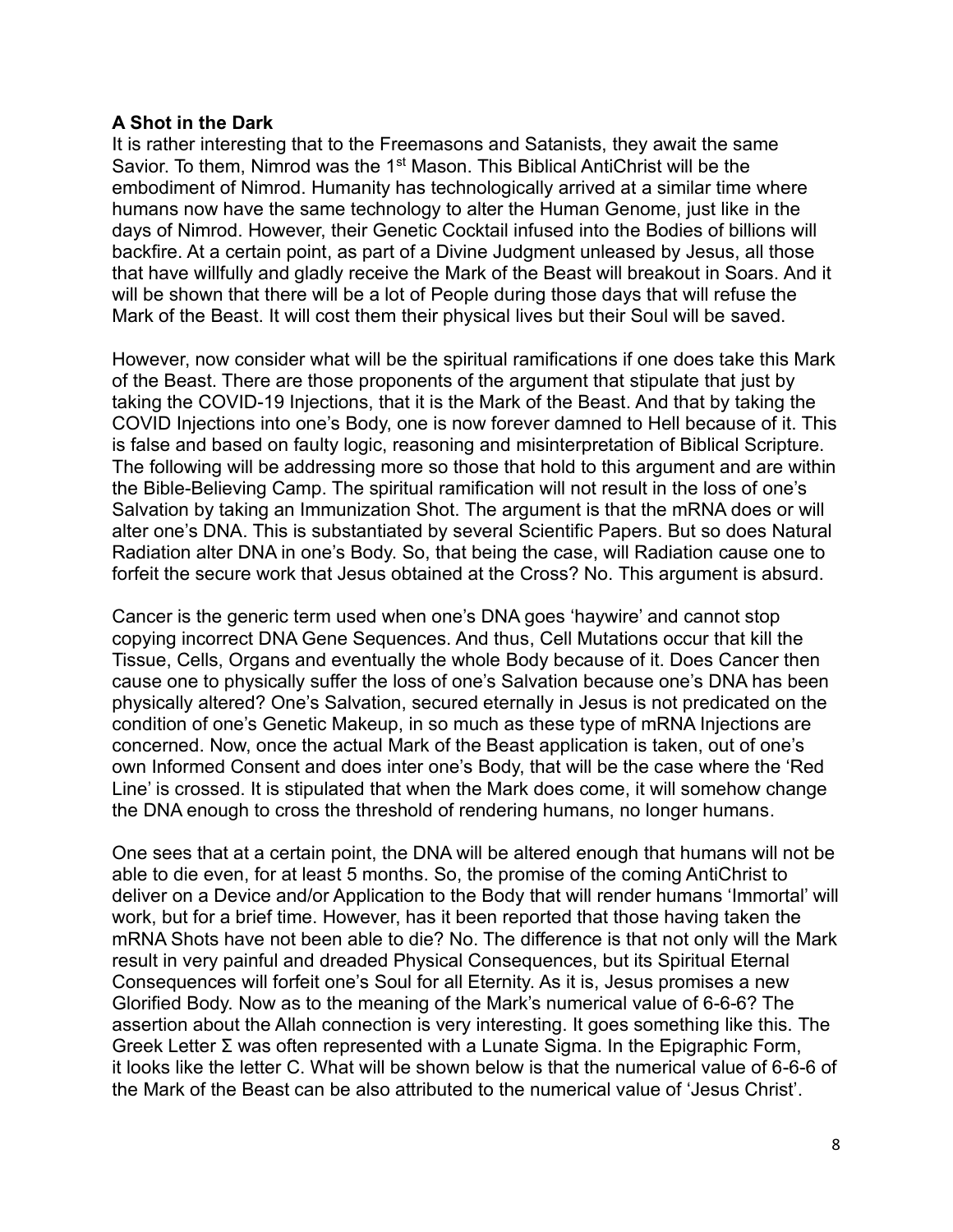## **Number of the Beast 666**

This to say that Jesus is not the Mark of the Beast but a 'Mark' nonetheless. It would appear that this mysterious Name, Number and Mark has both a 'thesis' and 'antithesis' to it as they mirror the duality of Jesus and Lucifer in so far as they epitomize the 'Seeds' that are at war with each other as foretold in Genesis 3:15. Some do nonetheless promote this 'Allah' theory and connection as being 1 of many meanings of the 6-6-6 numerical value. There is evidence that Lucifer is tied to this ancient Moon Goddess. Consider the following Geek numerical value allocations when applying the Mark of the Beast numerical value to 'Jesus Christ' in Greek.

*In Greek, the word, 'Mark' is Charagma Strong's G5480 which means a Mark or as in to Carve. It is related to the Greek word, Chxs Strong's G5516.*

*Ιησούς = Jesus = (IΣ and IC) Χριστός = Christ = (ΧΣ and ΧC) Christ = ΧΡΙΣΤΟΣ = Christogram = ΧΣ*

*ΧΣ + ϛ = The Ligature of Sigma (Σ) and tau (Τ) = ΧΣϛ <sup>=</sup>666*

*χξς = 666 ΧΣϛ = 666* 

*The ΧΣϛ form is the one found in the oldest manuscripts containing Revelation 13:18.*

*666 = 600 + 60 + 6* 

*6 = Sinful Man 60 = 6 X 10 - Sinful Man disobeying YHVH`s Law 600 = 6 X 10 X 10 - Sinful Man controlled by the Spirit of Complete Lawlessness.* 

Note how the Christogram  $X\Sigma$ , which is the 'Nomen Sacrum' of 'Christ' in the abbreviated form in Greek is rendered by affixing the letter Stigma as a Noun στίγμα which means, 'A Mark, Dot, Puncture, or generally, A Sign'. In the Allah version, the same numerical coefficient is rendered 6-6-6 when depicted sideways.

| <b>Allah</b> | <b>Greek</b><br>СHІ | Letter<br>$\mathbf{v} =$ | <b>Value</b><br>600 |
|--------------|---------------------|--------------------------|---------------------|
|              | <b>STIGMA</b>       | $c =$                    | h                   |
|              | x١                  | $=$                      | 60                  |

Note that the word for "Mark', written in the Codex Vaticanus, around 350 AD is interpreted by some to mean and signify the anagram for the Muslim word, 'Allah-u Akbar'. And it is emblematic of the Bismillah, which literally reads, 'In the Name of Allah' in Arabic. So, is it then 'academic' to say that in some fashion, the 'Mark, Name and Number of the Beast' will have something to do with the Moon God of the Muslims, as in Lucifer? Will this be part of the Mark's nomenclature?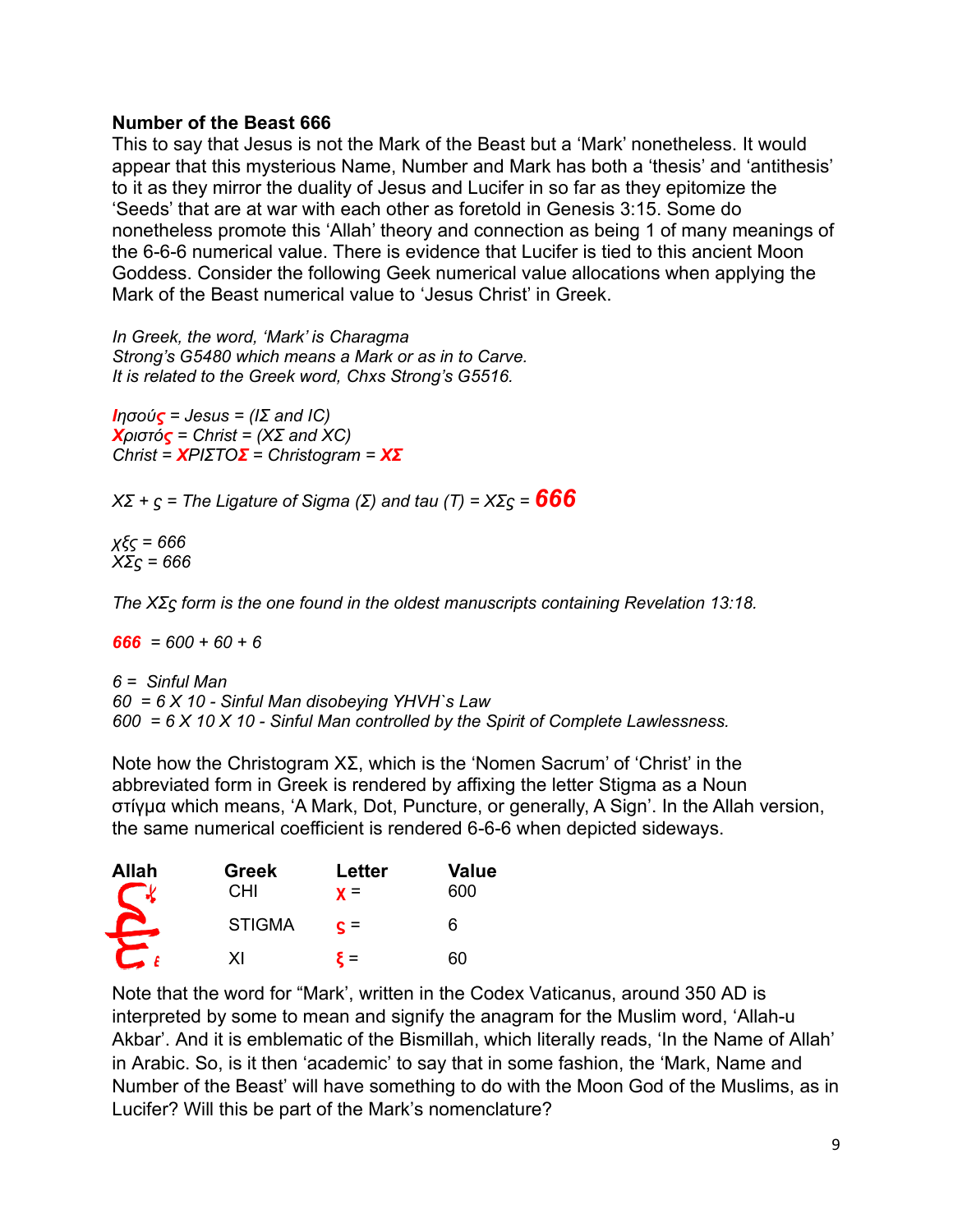## **Informed Consent**

Whatever the Mark of the Beast will look like, every person on Earth will have Informed Consent about it before receiving it. It will not be like the current circumstance with the COVID-19 Injections where most People do not know about Informed Consent. YHVH will make sure of it that all of Humanity is aware that they must have full Informed Consent about it. Why? It is so serous as to determine one's Eternal Destiny by this sole decision. It is that serious. So, it cannot be a happenstance of not realizing or being ignorant or unawares that the mRNA COVID-19 Injection is the Mark of the Beast. Those that espouse to this warped belief go so far as to insinuate on behalf of GOD, the Judge that a person's Name will be 'blotted-off' the pages of the Lamb's Book of Life'. What if a person is not 'Saved' to begin with and has no Name written to erase?

And what about, 'Once Saved, Always Saved'? What about the Children that have been given or will be given this mRNA Toxic Poison? They say that such are 'Innocent' and 'GOD will understand'. Or that 'GOD knows their heart'. Really? So, by this mere definition and application of such logic, then all those Adults that likewise were or are 'Innocent' of not knowing what they were being injected with that lost their Salvation because of it will likewise be 'Innocent' of their decision, no? Most People who have taken the mRNA COVID Injections have not been informed of their rights. Nor have they been advised of the dangers of this Experimental Medical Product. And who is to say, some Health Care Worker, accidentally gives an Injection to a person by accident?

Or what if a person acquires an Injection or of the coming Microneedle Array Patch and applies that to another person as a 'weapon' without their knowledge? Will such persons then forfeit their Salvation because of this physical application or lack of Informed Consent? No, it is not about how an mRNA Injection will cause a Believer in Christ to forfeit one's Salvation. And this is assuming a person is 'Saved' to begin with. Those People not believing in Jesus or 'Saved' then have nothing to lose if the case was/is that this current rendition of the COVID Injections are the Mark of the Beast. And if the argument is that again, it is all about the altering of DNA in ones' Body, what about when the Body is killed or destroyed as in the case where Bodies are disintegrated?

Nonetheless, this Mark applied to the Right Hand or Head of a human will backfire as they all will eventually break-out in Soares, all over their Body. It is believed to be an Allergic Reaction or physical rejections of some sort. But realize that the Human Genome is something not to be missed with nor alerted without suffering the consequence. It is something that even Lucifer and his Fallen Angels have attempted to dabble in but not with much success at mastering this Creation Secret and construct that only YHVH is privy to. Then consider that the Mark of the Beast comes in a 3-fold application. It can be a Mark. I can be an acquisition of his Name. Or it can be a rendering of his Number. All these will nonetheless be associated with the required Informed Consent that has to be given by AntiChrist, not a 'shot in the arm'. The Soul and Spirit cannot be 'lost', contingent upon the perversion of one's physical DNA.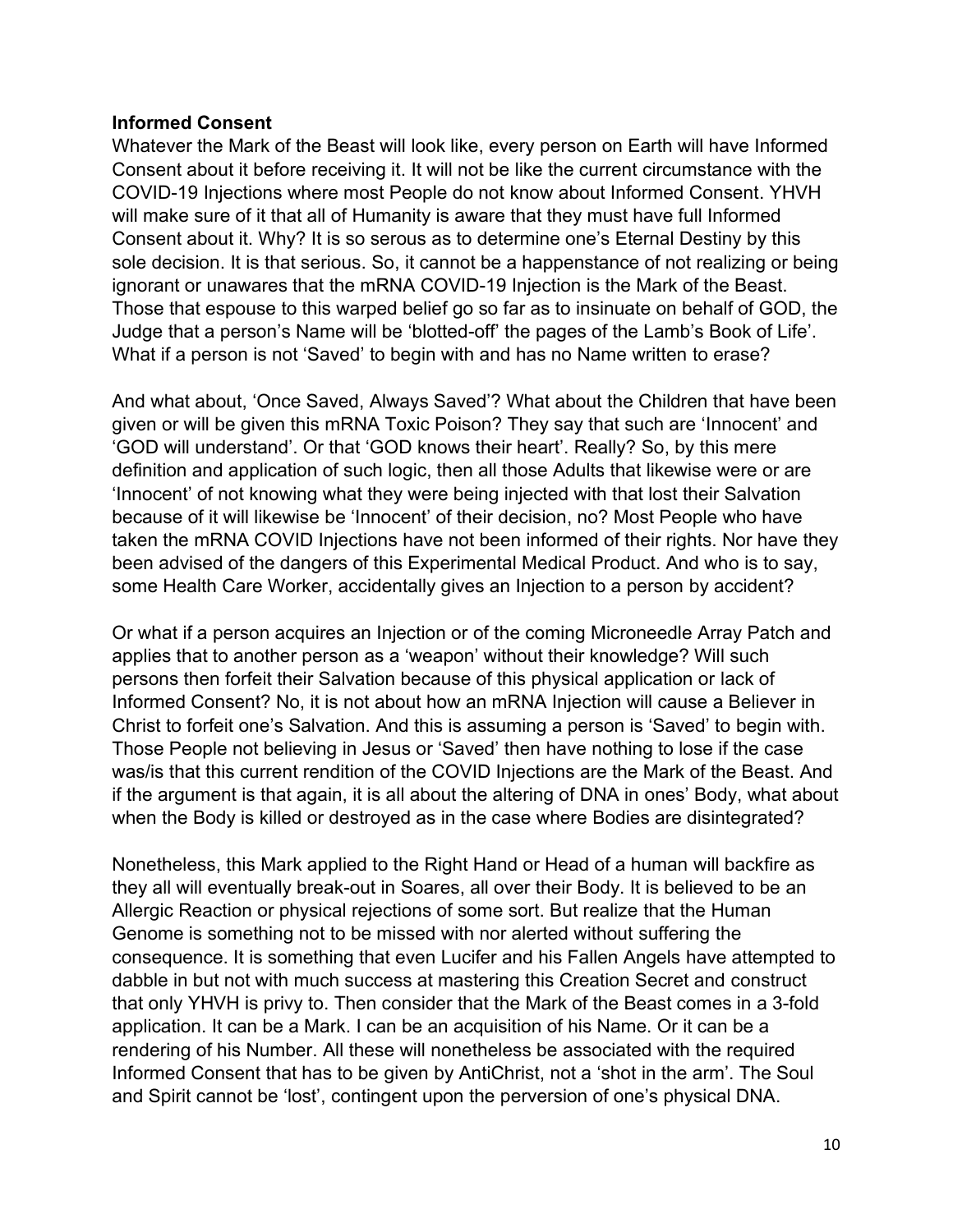## **Temple of the Body**

YHVH knows each Genetic Code of every human ever created. As the Body is made of the same minerals and composition of the Earth, a Physical Body can thus be reconstituted by just knowing the Genetic Key or Code. This will be the case when Jesus comes for His Bride at the Resurrection and Rapture event to close-out the Gentile Church Age. He will be dispensing-out one's Glorified Bodies that Jesus promised and is the last of the 3-fold Salvation phases: Spirit, Soul and Body, etc. But only that in Jesus' case, unlike Lucifer, one's Glorified Body will be of pure light, indestructible and in comparison to mere Mortals, 'God-Like' in power and abilities.

This is something Lucifer cannot and will not be able to deliver on his promise to all those that decided to take on his Identity and Mark. His human Minions do not realize that he has successfully deceived a rebellious Humanity to trust and believe in his Science to do the same. They will all realize, if at all too late that they have just been 'Useful Idiots' in Lucifer grand scheme of things. A misguided and deceived Humanity believes in Lucifer's lies that he can render the Alchemy needed to transform their Lead into Gold. But it will be a Magic or sorcery that will be found wanting. This issue of whether the mRNA Injections are the Mark of the Beast is a serious topic. Those that believe that the mRNA COVID Injections are the Mark of the Beast might be sincere but so are its questions and objections to it.

One realized that other Bible-Believers have different theological stances and/or interpretations that one may not agree on. Of course, such say that their interpretations come directly from the Bible. So, one cannot argue with that other than to prove Scripture with Scripture and move on. It is interesting that usually People who hold to this faulty version and interpretation that the mRNA COVID Injections are the Mark of the Beast will also believe that the Body of Christ is already in the midst of the 7-year Tribulation Period. Or that the 'True Israel' is the Church, etc. And thus, that the Rapture Event cannot be Pre-Tribulation as some believe the Bible teaches that. And what does the Biblical Scriptures say as to the background and context of when the Mark of the Beast is to be rolled-out? And in what constitution, circumstances or conditions?

Here are the tests. If the current mRNA COVID-19 Injections are the Mark of the Beast as some adamantly purport, then the following conditions must be in place. First, has the Restrainer been set aside to real the AntiChrist? No. Has the AntiChrist now been clearly revealed and identified? No. Surely this is to be realized without a doubt around the World. What happened to the 1<sup>st</sup> 4 Horsemen of the Apocalypse Seals? One would surely be able to clearly know now in hindsight what they were? Has there been a Peace that is supposed to envelope the whole world with? No. Has ther been a war that is to have killed  $\frac{1}{4}$  of the World's Population or just over 2 billion People now? No. Have an additional 2 billion People died since 3.5 years ago if one is presently in the midst of the 7-year Tribulation Period due to famine and natural disasters? No.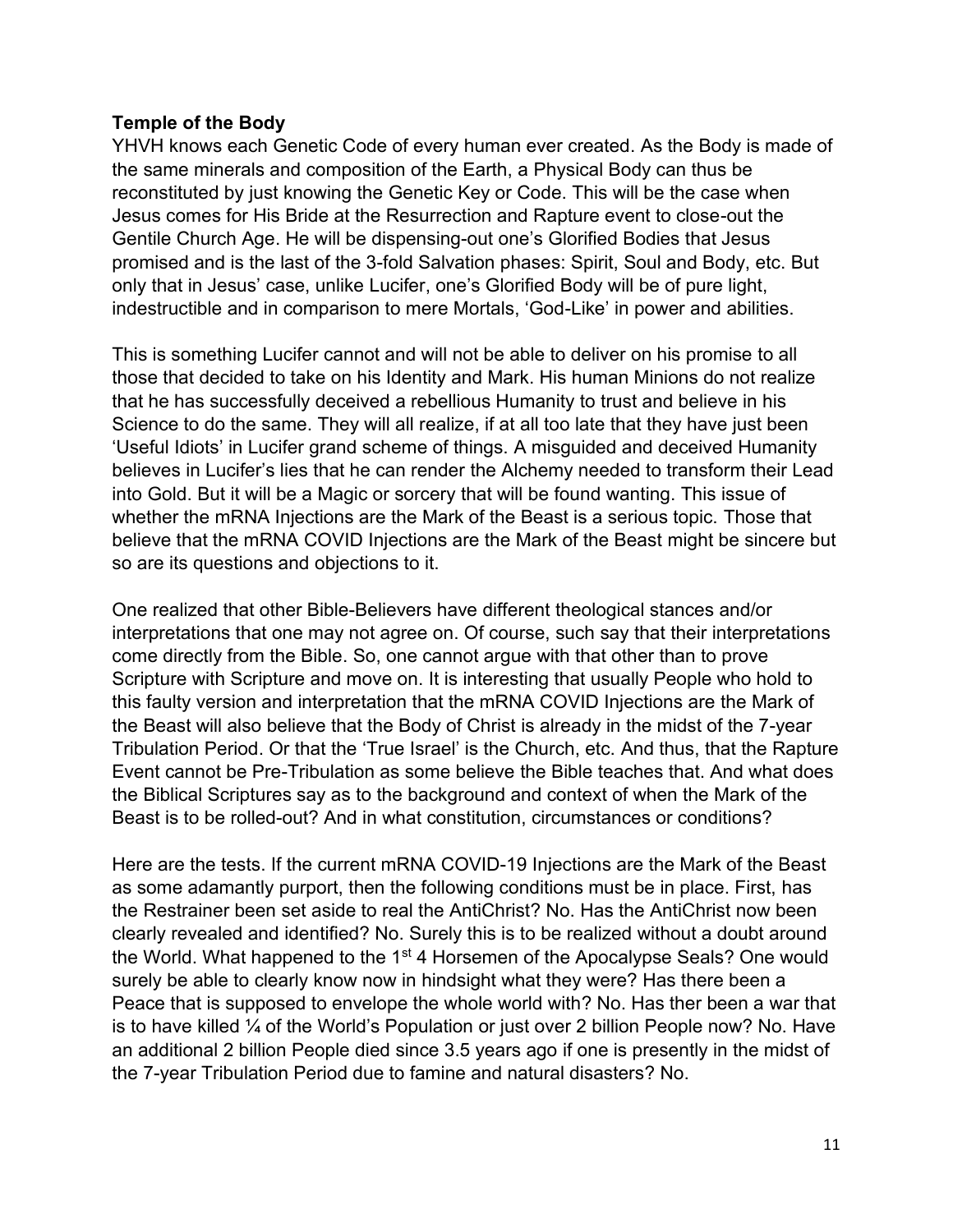# **The Number does not Add up**

 $\mathcal{L}_\text{max}$  , where  $\mathcal{L}_\text{max}$  , we have the set of the set of the set of the set of the set of the set of the set of the set of the set of the set of the set of the set of the set of the set of the set of the set of

Has there been a Total Darkness that has come over the Beast Kingdom for 3 days? No. Has the worldwide earthquake that kills thousands of People taken place? No. Have the 2 Asteroids that hit land and sea and cause millions to die come around? No. And if truly, the Body of Christ is now in the midst of the 7-year Tribulation Period, at the 3.5 halfway time marker, has the 3<sup>rd</sup> Temple been built? No. How is Lucifer, possessing the AntiChrist going to Stand and then Sit on the Ark of the Covenant in the Holy of Holies and proclaim himself GOD without it? Of course, as to this argument, such purport that this scenario is a 'spiritualization' of the events in how Lucifer by way of the mRNA Injections will be taking up 'residence' in the Holy Temple of one's Body. Absurd.

But this is assuming of only those that are Saved in Jesus that are deemed 'Holy'. What of the billions of People that are not Followers of Jesus? Are their Bodies not holy or just as much to be desired to be 'defiled' by Lucifer? If taking the mRNA COVID Injections is the act of making one's Body the 'Abomination of Desolation', Jesus said to then run for the hills in Judah'. How can Billions of People then all fit in Israel and specifically around Jerusalem to do so? And with the travel restrictions that one now needs the COVID-19 Injection to travel, how is that going to be accomplished? If the mRNA COVID-19 Injections are the Mark of the Beast, is it compulsory or suffer a Death Sentence? And those that do not take these COVID Injections now, but refuse, are such being decapitated presently? No. Are millions being Guillotined? No.

As one can see, this argument that the mRNA COVID Injections are the Mark of the Beast is false as it does not square-up with the needed intricacies of prophecy as properly interpreted and applied to the present time and condition from Scripture. It is highly improbable that if there is a 3.5-year time interval remaining, all that is to transpire in Daniel and Revelation cannot playout. It is statistically impossible. One is whole-heartedly agreeing with such that the COVID Injections are dangerous, a 'Death Sentence' and should not be taken on the pure Science alone. And one would agree that most Evangelical Pastors and other 'Christian' Agencies have sold out the Flocks.

Such have not been watchful Shepherds but have been 'Hirelings' that have capitulated to the Authorities without question. There have been some, a few that have resisted and stood-up as they should but have been silenced and/or jailed. It is rather interesting that Casinos, Liquor Stores, Strip Bars, Sports Venues have been allowed to function but not Churches. And People are being arrested for not wearing Masks. Probably the worst-case abuse of Civil Liberties has been by far in Canada out of all places one would expect this type of Control Grid to rollout from. The other countries are England and Australia. But to this end, the purpose of this study has been to note the gradual steps that will lead, are leading-up to the Mark of the Beast. It is in hopes that People, both Followers of Jesus and those that are not would take heed and break the Alchemist Luciferian Spell that has been cast upon the whole World. It is about to get Biblical.